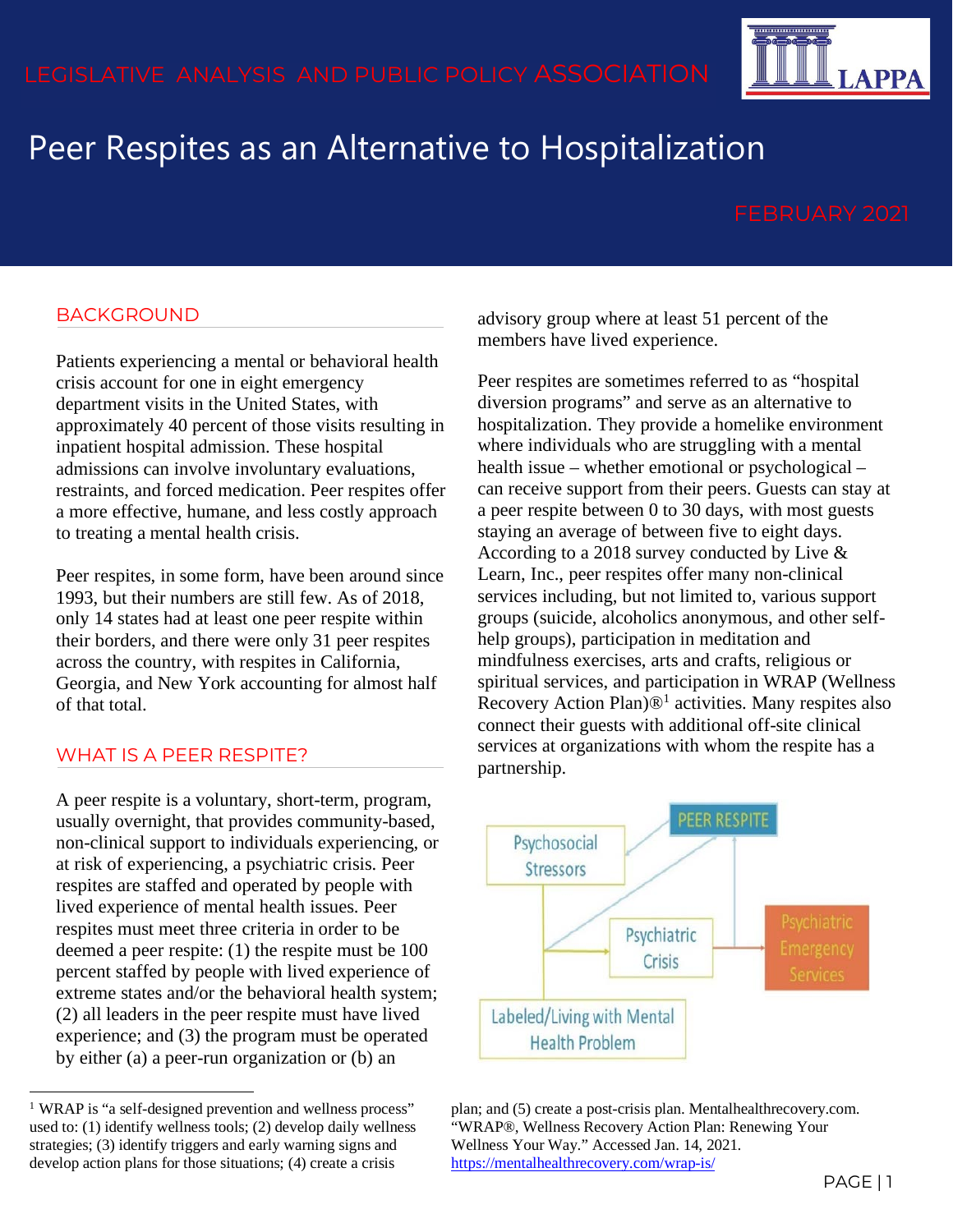Most peer respites are founded through a collaboration with a county or state health department. Respites are also formed through community organizing, a government grant, or collaboration with a managed care organization.

Peer respites receive funding from multiple sources, including state and federal grants, though most respites (45 percent according to a 2018 study) receive funding from a county or local behavioral health agency. Respites also receive funding from private foundations and donations, contracts with a managed care organization or Medicaid, and the Substance Abuse and Mental Health Services Administration (SAMHSA), U.S Department of Health and Human Services, or other federal agency grant funds.

## EFFECTIVENESS OF PEER RESPITES

Due primarily to their scarcity, there is limited research on the effectiveness of peer respites. However, a study published in October 2018 by the journal *Psychiatric Services* looked at whether peerstaffed respite centers in New York reduced emergency department visits, hospitalizations, and Medicaid expenditures. The researchers used Medicaid enrollment and claims data for the period January 2009 through April 2016 and included a study sample of 401 peer respite guests and 1,796 members of the comparison group. The study found that Medicaid expenditures were an average of \$2,138 lower per month, and there were 2.9 fewer hospitalizations for peer respite guests than for the comparison group.

Further evidence of the effectiveness of peer respites comes from an evaluation conducted at the request of Second Story, a peer respite in Santa Cruz County, California. The researchers hired to perform the evaluation found that 70 percent of respite guests were less likely to use emergency or hospital inpatient services than those in the comparison group. They further concluded that peer respites could lead to a reduction in overall service costs as well as decrease the reliance on more coercive modes of treatment.

# PEER RESPITES ACROSS THE COUNTRY

### *Community Access Crisis Respite Center, New York*

The first peer respite in New York, the Crisis Respite Center, offers 24-hour support from peers, selfadvocacy education, self-help training, and group and one-on-one activities. Individuals must be 18 years or older and experiencing, or anticipating, a mental health crisis to be eligible to stay at the Center. Stays can last for up to seven days. Guests can continue their regular activities, such as work and outside appointments, and can have visitors. Before being accepted into the Center, potential guests must contact the Center, complete a pre-registration "interview," and complete an online self-referral form. The Crisis Respite Center requires information from a licensed mental health provider and offers referrals if needed.

"Sometimes when you're suicidal, you need someone to listen to you, someone to understand you. It's a cry for help – not necessarily a cry to be bound up inside the four walls of a hospital room." – Tamar Lopez, Respite Center Guest

#### *Peer Support, Wellness and Respite Centers, Georgia*

There are four Peer Support, Wellness and Respite Centers across the state of Georgia, each with three rooms for individuals in need, free of charge. Individuals can stay in one of the rooms for up to seven nights, every 30 days. To qualify for admission to a Center, individuals must have a Proactive Interview on file and must be at least 18 years of age. They must also self-identify as a consumer of mental health services.

A Proactive Interview is a dialogue between respite staff and a potential guest, conducted prior to admission when the individual is feeling well, and used to determine the support needed by the guest. Interviews are conducted during the week at specific times or by appointment, and during operating hours on the weekends.

After admission, guests can take part in a range of activities while staying in any of the four respite centers, including, but not limited to: wellness walks, support groups, WRAP planning, and activities related to the arts.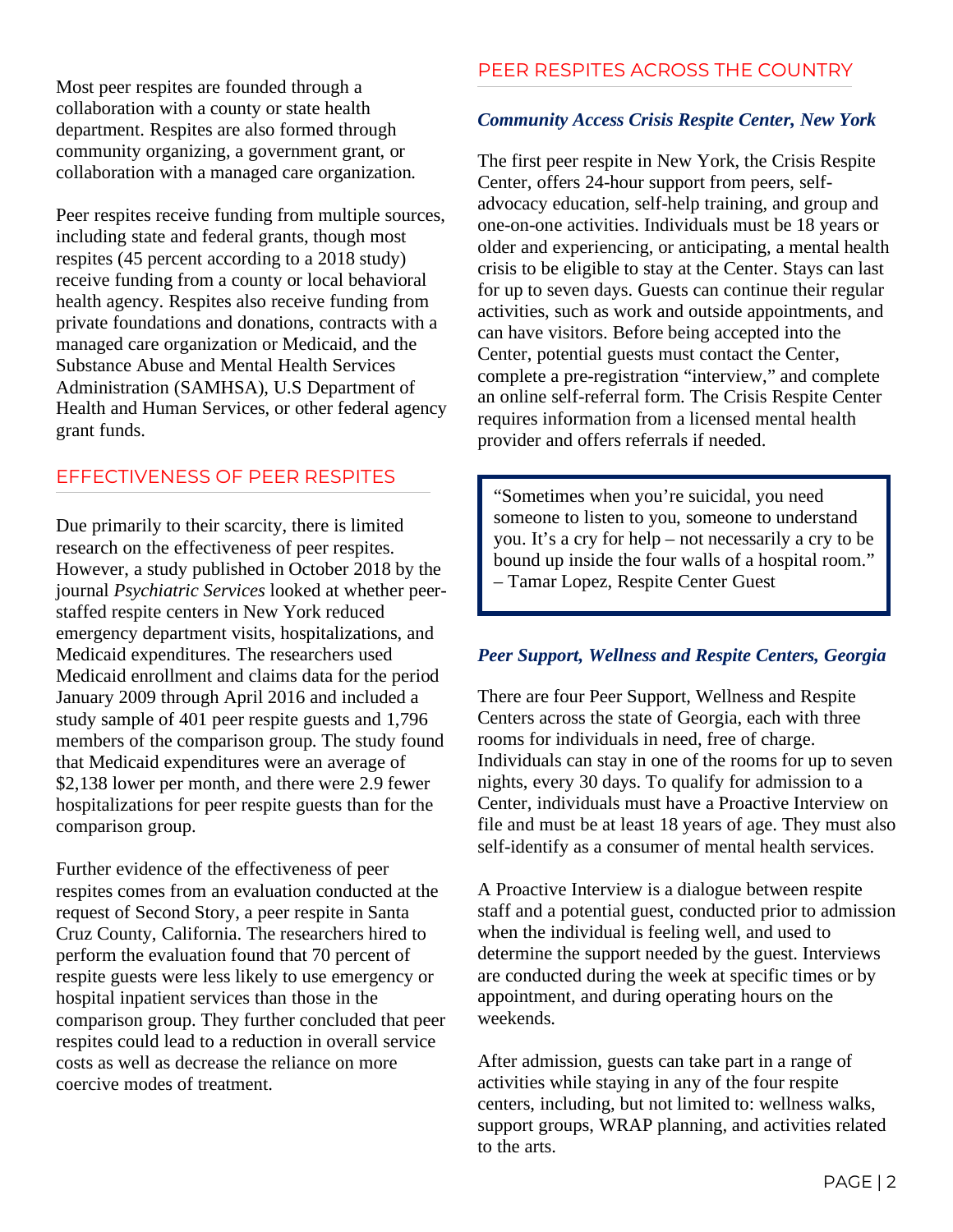### *Second Story, California*

Second Story opened as the first peer respite in California in 2011 with funding from a five-year SAMHSA Mental Health Transformation Grant. It is a six-bed house that allows individuals to work through their mental health crises in an environment that is safe and welcoming. Second Story limits stays to 13 days; however, telephone support is available to every guest after he or she leaves, and guests are welcome to visit the others still in the house at any time. Referrals are made through the Santa Cruz Behavioral Health office.

"I really like that we [guests and staff] can have a real serious conversation between each other and exchange information from each other. It is not like one-way talking … it is a two-way relationship and communication, and it's really genuine … It's like a friendship instead of a very closed, coldhearted professional support … There's real connection at Second Story." – Guest at Second Story

### **CONCLUSION**

With an increased focus on patient-centered health and wellness practices, peer respites are a good alternative to hospitalization for individuals experiencing or about to experience a mental or behavioral health crisis.

#### RESOURCES

Bouchery, Ellen E., M.S., Michael Barna, M.A., Elizabeth Babalola, M.P.H., Daniel Friend, M.S., Jonathan D. Brown, Ph.D., Crystal Blyler, Ph.D., Henry T. Ireys, Ph.D. "The Effectiveness of a Peer-Staffed Crisis Respite Program as an Alternative to Hospitalization." *Psychiatric Services* 69:10 (Oct. 2018): 1069 – 1074.

[https://ps.psychiatryonline.org/doi/pdf/10.1176/appi](https://ps.psychiatryonline.org/doi/pdf/10.1176/appi.ps.201700451) [.ps.201700451](https://ps.psychiatryonline.org/doi/pdf/10.1176/appi.ps.201700451)

Community Access. "Crisis Respite Center." Accessed Jan. 13, 2021. [https://www.communityaccess.org/our](https://www.communityaccess.org/our-work/crisis-support)[work/crisis-support](https://www.communityaccess.org/our-work/crisis-support)

Croft, Bevin, Ph.D., M.P.P. "Peer Respites in the United States." Webinar supporting document, Substance Abuse and Mental Health Services Administration, GAINS Center, Aug. 2020. Croft, Bevin, Ph.D., M.P.P., Kasey Moyer, and Kirsten Vincent, Ph.D., LMHC. "Peer Respites as a Voluntary Alternative to the Emergency Department and Other Crisis Services." PowerPoint presentation, Substance Abuse and Mental Health Services Administration, GAINS Center, Aug. 12, 2020.

Davidow, Sera. *Peer Respite Handbook: A Guide to Understanding, Developing and Supporting Peer Respites*. Western Mass Recovery Learning Community. Denver: Outskirts Press, 2017. [https://static1.squarespace.com/static/5630e573e4b0efc](https://static1.squarespace.com/static/5630e573e4b0efc185471156/t/5abd7a9b70a6ad798f81aa55/1522367180975/Peer+Respite+Final+2017.pdf) [185471156/t/5abd7a9b70a6ad798f81aa55/1522367180](https://static1.squarespace.com/static/5630e573e4b0efc185471156/t/5abd7a9b70a6ad798f81aa55/1522367180975/Peer+Respite+Final+2017.pdf) [975/Peer+Respite+Final+2017.pdf](https://static1.squarespace.com/static/5630e573e4b0efc185471156/t/5abd7a9b70a6ad798f81aa55/1522367180975/Peer+Respite+Final+2017.pdf)

Encompass Community Services. "Second Story." Accessed Jan. 13, 2021. [https://www.encompasscs.org/second\\_story](https://www.encompasscs.org/second_story)

Fletcher, Erica Hua, Ph.D. "What is a Peer Respite?" Hope and Healing Center & Institute, Oct. 2, 2019. [https://hopeandhealingcenter.org/what-is-a-peer](https://hopeandhealingcenter.org/what-is-a-peer-respite/)[respite/](https://hopeandhealingcenter.org/what-is-a-peer-respite/)

Georgia Mental Health Consumer Network. "Peer Support, Wellness, and Respite Centers." Accessed Jan. 13, 2021. [https://www.gmhcn.org/peer-support](https://www.gmhcn.org/peer-support-wellness-respite)[wellness-respite](https://www.gmhcn.org/peer-support-wellness-respite)

Human Services Research Institute. "Mixed Methods Evaluation of a Peer Respite Program." Accessed Jan. 12, 2021. [https://www.hsri.org/project/mixed-methods](https://www.hsri.org/project/mixed-methods-evaluation-of-a-peer-respite-program)[evaluation-of-a-peer-respite-program](https://www.hsri.org/project/mixed-methods-evaluation-of-a-peer-respite-program)

Human Services Research Institute. "Peer Respite Characteristics." Accessed Jan. 13, 2021. [https://www.hsri.org/publication/peer-respite](https://www.hsri.org/publication/peer-respite-characteristics)[characteristics](https://www.hsri.org/publication/peer-respite-characteristics)

Human Services Research Institute. "Peer Respite Toolkit." Accessed Jan. 13, 2021. <https://www.hsri.org/publication/peer-respite-toolkit/>